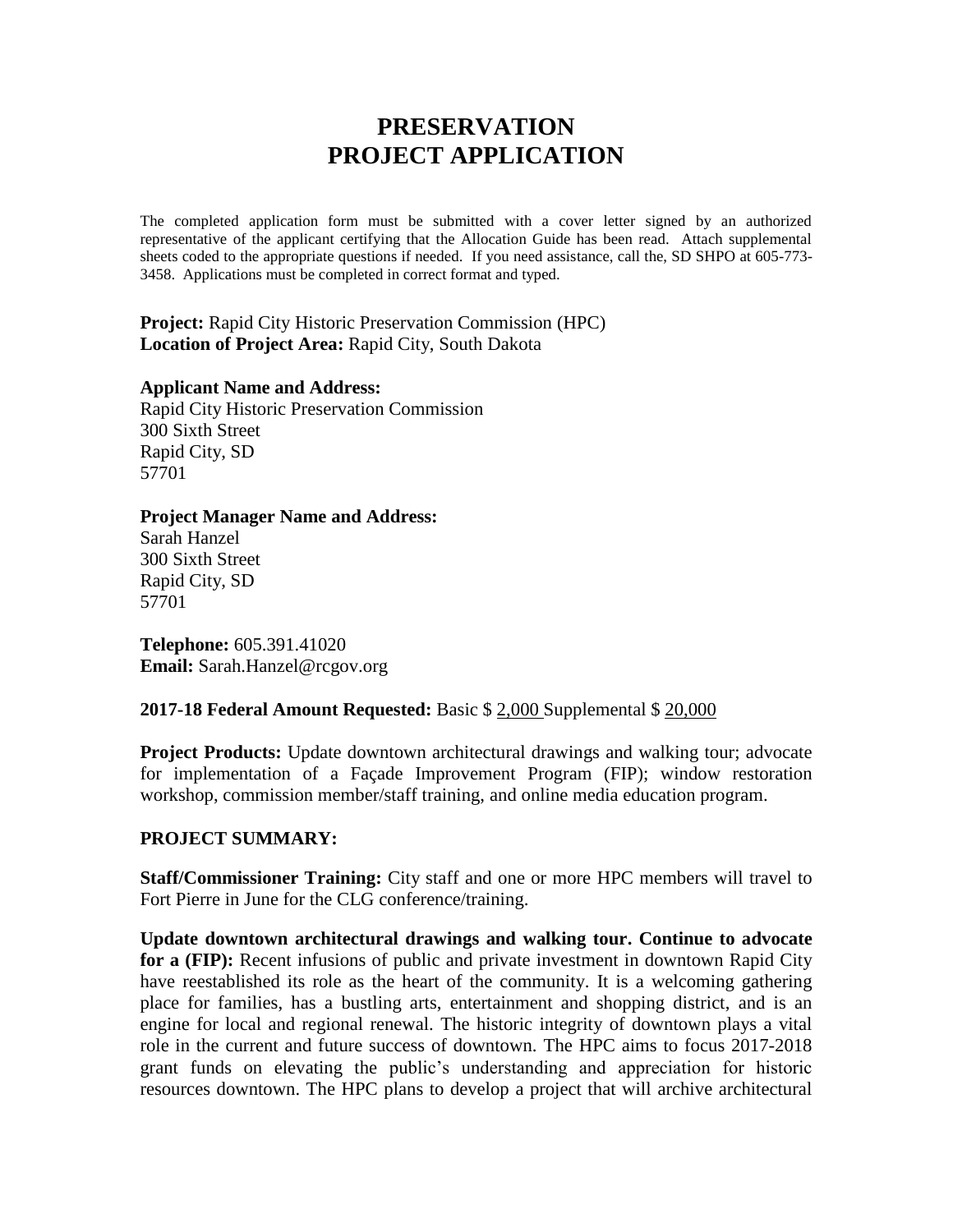drawings of prominent downtown buildings, and develop a walking tour with updated research and photographs. The most recent downtown walking tour was created over ten years ago, and is not available in a digital format. The goal for this project is to marry the stories of the people and places of downtown with the buildings themselves. Developing an education and outreach strategy around downtown history and architecture will aid in supporting the need for a FIP.

Last year the HPC applied for a Vision Fund Grant in the amount of \$50,000 from the City to implement a FIP. The project was not selected but the HPC will continue to advocate for the program and search for alternative funding sources.

In addition to the historic "core" of Rapid City, this project will incorporate the history of buildings in the East of Fifth District that are re-developing. The HPC anticipates that information collected from last year's grant project, the East of 5<sup>th</sup> Architectural survey, may be instrumental in relaying historical context narratives for this area.

**Online media education program:** The HPC will continue to host the website and QR Code platform [www.picturercpast.com.](http://www.picturercpast.com/) This site includes a historic photograph and description of 24 locations in downtown Rapid City. The HPC will research ways to better integrate the digital platforms with printed material referenced in the previous section.

This year, the HPC will be investigating opportunities to partner with other preservation commissions/history entities in the region to develop a history app that would be relevant in not just Rapid City, but the entire Black Hills region.

**Window restoration workshop:** The HPC will host a half-day workshop that is free for the public on the topic of restoring/rehabilitating historic windows. The workshop will be conducted by a licensed contractor with experience rehabilitating historic windows. It will include lecture/presentation format and also demonstrate common problems people face when attempting to rehabilitate their windows. The workshop will be planned to coincide with the launch of Preservation Month in May.

**Supplies/Postage, Program Administration:** This includes supplies and other costs necessary to carry out HPC business.

**Memberships:** The HPC will continue its membership to South Dakota Historical Society, National Alliance of Preservation Commissions, etc.

**TENTATIVE SCHEDULE.** Indicate sequence of work and anticipated time required to complete each stage of the project. Please be as specific as possible.

## **Staff/Commissioner Training:**

- June  $7 9$ , 2017 Travel and training related to the CLG meeting to occur
- Other opportunities as they become available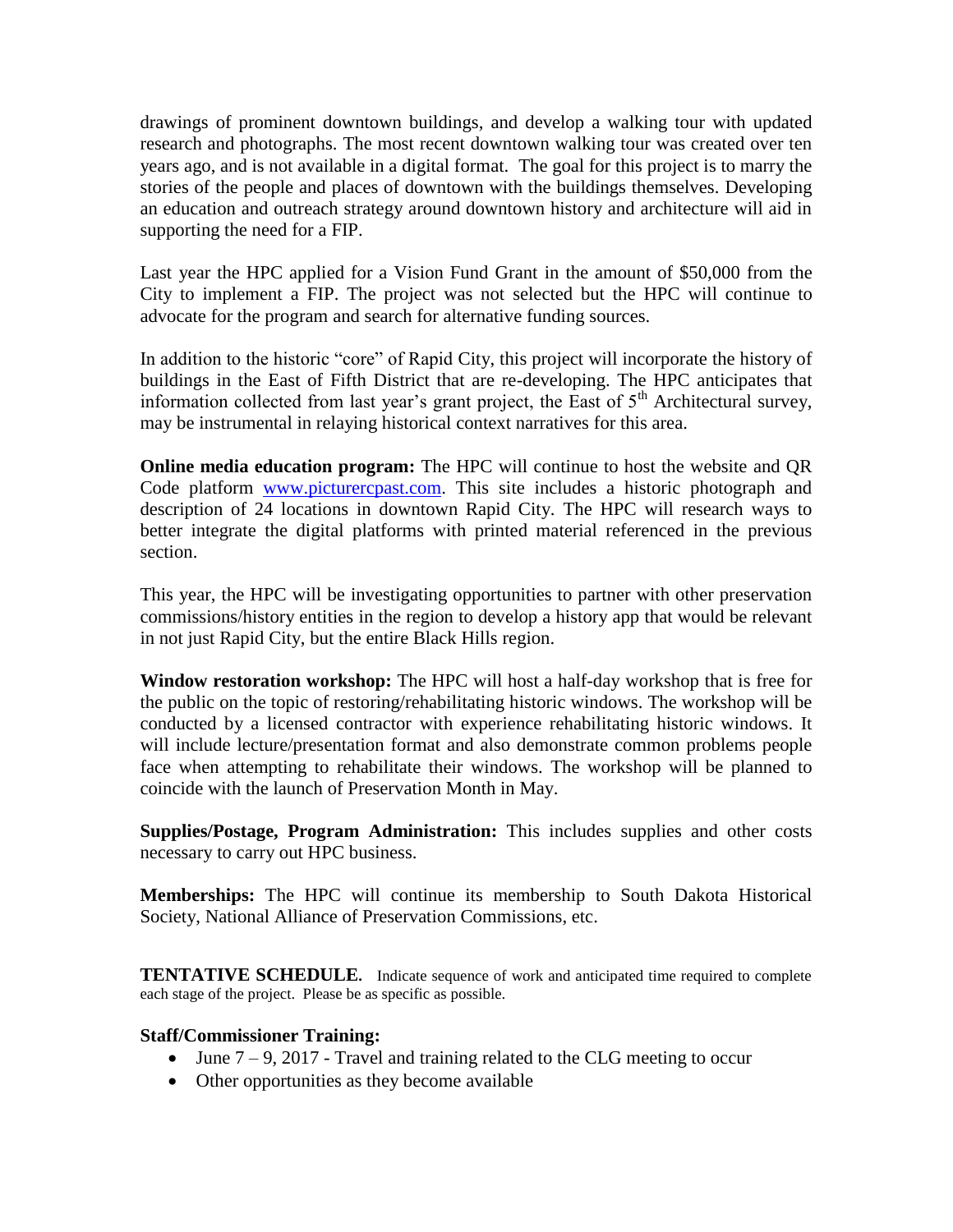**Update downtown architectural drawings and walking tour. Continue to advocate for a Façade Improvement Program:**

- July 1 2017 Enter into agreement with consultant to compile/update drawings of downtown facades
- February 1, 2018 or before HPC to research history of buildings, people, and businesses downtown
- TBD apply for Vision Funding to support the proposed FIP
- April 1, 2018 Compile and design printed material
- May 1, 2018 Partner with organizations to promote/distribute materials (Downtown groups, Chamber/Visitor's Bureau, public library, Minnilusa Pioneer museum etc.)

#### **Online media education program:**

• Ongoing - Promote QR Code project on new walking tour pamphlets

## **Window restoration workshop with local specialist:**

- February/March 2018- Begin advertising/promoting the event
- late April or early May 2018 Workshop to coincide with Preservation Month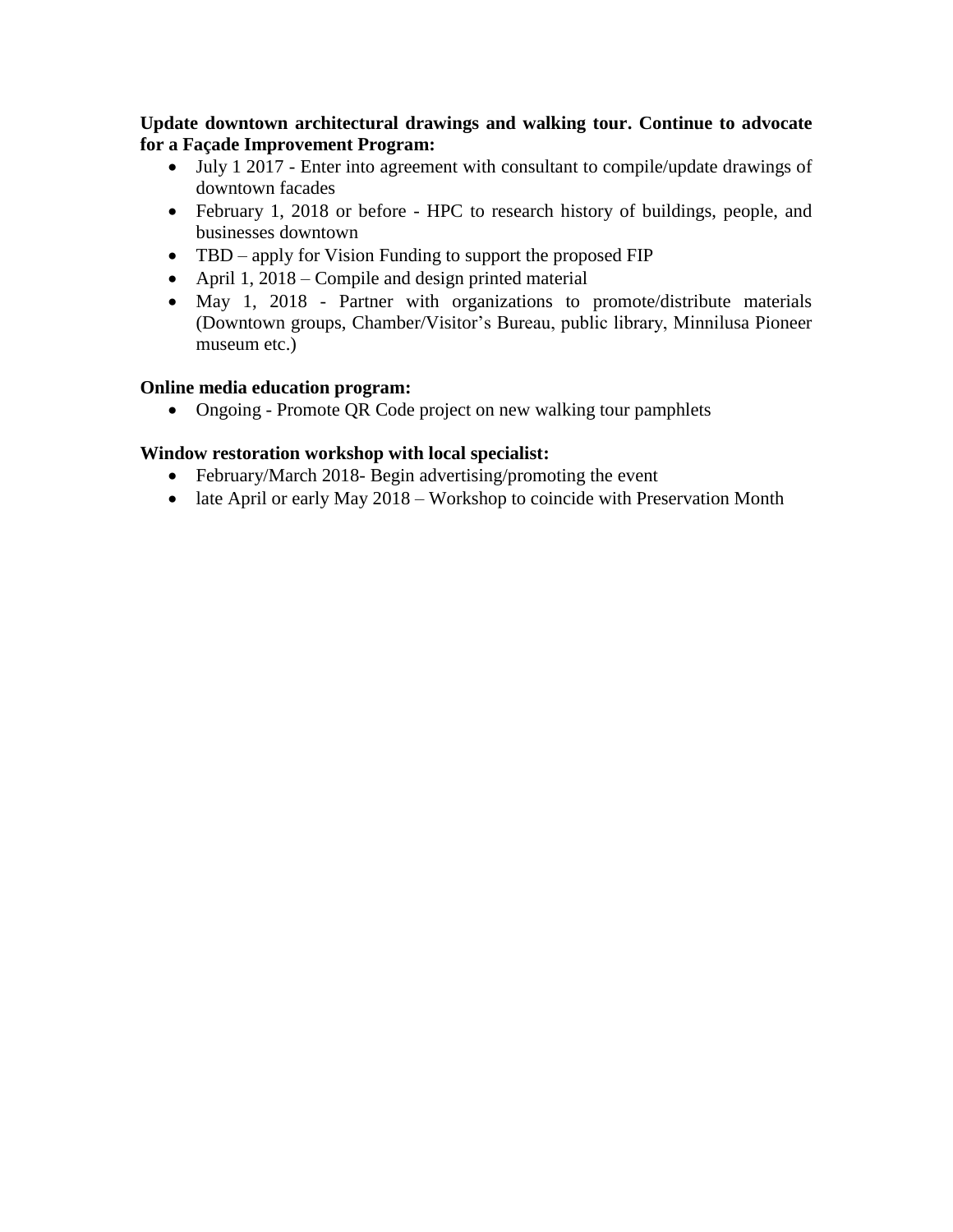**COST ESTIMATES:** List major categories of work involved and the estimated cost of each, using the major budget heading cited in the Allocation Guide. **Divide into Federal/Match columns**. Federal share should be matched dollar for dollar of the total project costs. Make a separate budget for the Basic and the Supplemental Funds.

| <b>BASIC ALLOCATION</b>                  |         |              |              |
|------------------------------------------|---------|--------------|--------------|
| <b>BUDGET</b>                            | Federal | <b>Match</b> | <b>Total</b> |
| <b>Salaries/Benefits</b>                 |         |              |              |
| Planner II                               |         | \$400        |              |
| <b>Administrative Assistant</b>          |         | \$400        |              |
| Legal                                    |         | \$400        |              |
| Program Administration                   |         | \$400        |              |
| HPC @ Volunteer Rate                     |         | \$400        |              |
| HPC @ Professional Rate                  |         |              |              |
| Postage, Program Administration/Supplies | \$1,725 |              |              |
| Memberships                              | \$275   |              |              |
| <b>Totals</b>                            | \$2,000 | \$2,000      | \$4,000      |

#### MATCH:

Donor: City HPC Source: Operating Funds Services<br>
In-Kind: Cash\*\* Voluntee In-Kind: Cash\*\* Volunteer<br>Amount: \$1,600 \$400 Amount: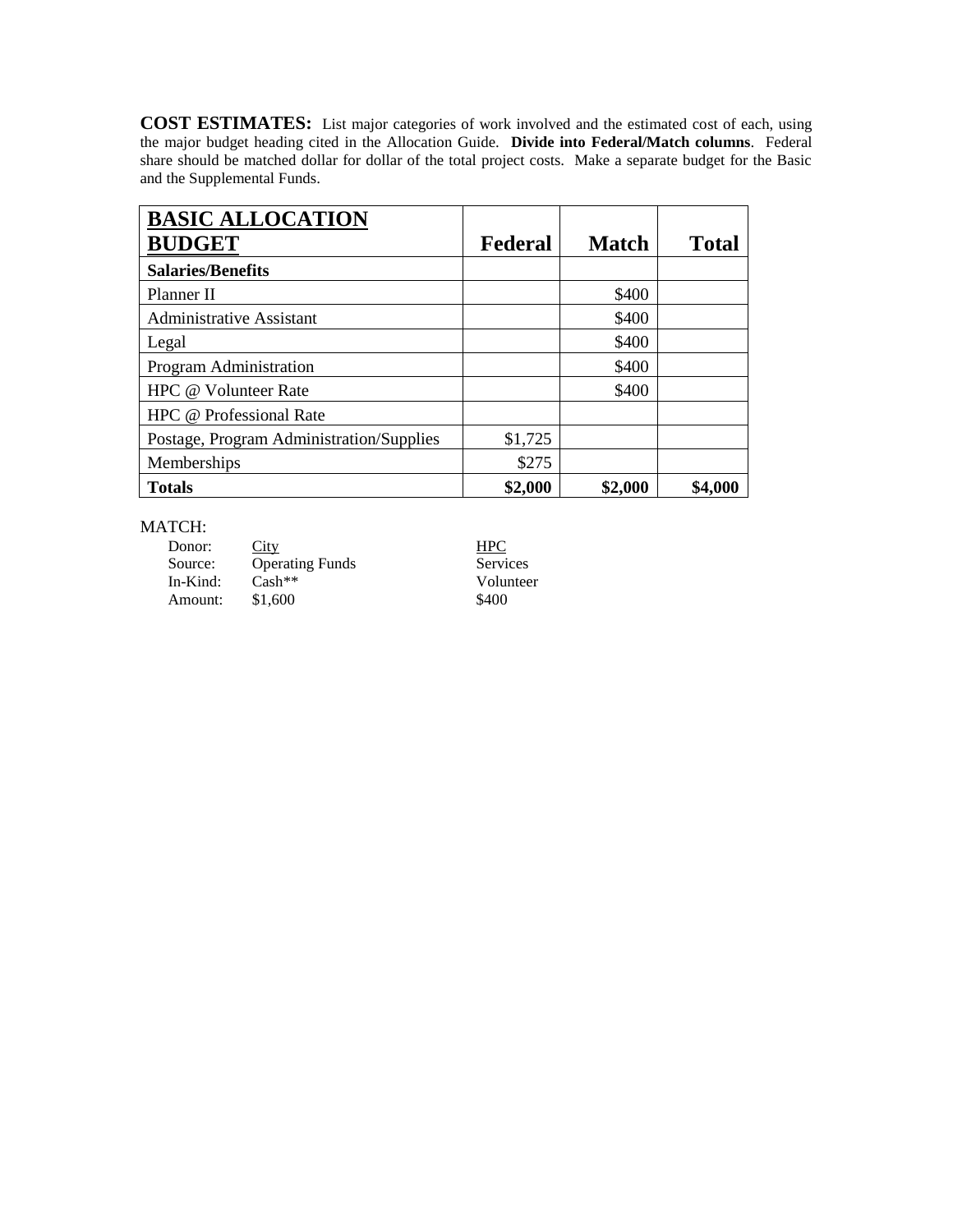| <b>SUPPLEMENTAL</b><br><b>ALLOCATION BUDGET</b>                   | Federal    | <b>Match</b> | <b>Total</b> |
|-------------------------------------------------------------------|------------|--------------|--------------|
| <b>Salaries/Benefits</b>                                          |            |              |              |
| Planner II                                                        |            | \$11,000     |              |
| <b>Administrative Assistant</b>                                   |            | \$3,000      |              |
| Legal                                                             |            |              |              |
| Program Administration                                            |            | \$2,000      |              |
| HPC @ Volunteer Rate                                              |            | \$4,000      |              |
| HPC @ Professional Rate                                           |            |              |              |
| <b>Update Downtown Architectural Drawings</b><br>and Walking Tour | \$17,500   |              |              |
| <b>Commissioner/Staff Training</b>                                | \$1,300.00 |              |              |
| Window Workshop                                                   | \$700.00   |              |              |
| <b>Online Media Education Program</b>                             | \$500.00   |              |              |
| <b>Totals</b>                                                     | \$20,000   | \$20,000     | \$40,000     |

#### MATCH:

| Donor:                                                    | City                                        | <b>HPC</b> |  |  |
|-----------------------------------------------------------|---------------------------------------------|------------|--|--|
| Source:                                                   | <b>Operating Funds</b>                      | Services   |  |  |
| $In-Kind:$                                                | $*$ <sup><math>\mathcal{C}</math></sup> ash | Volunteer  |  |  |
| Amount:                                                   | \$15,000                                    | \$5,000    |  |  |
| ** This cash match is made up of City Employee Staff time |                                             |            |  |  |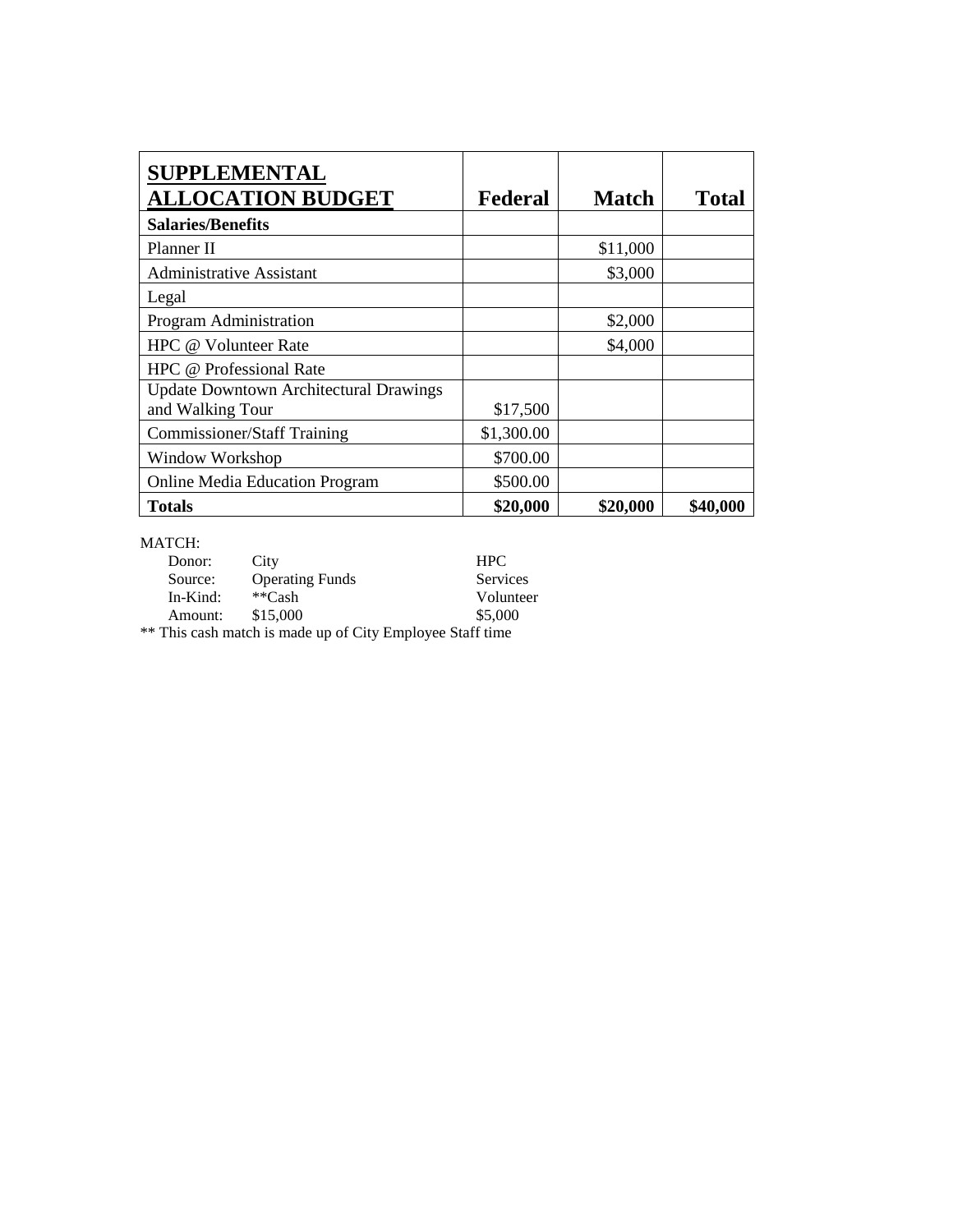I certify that the information contained in this application is true and correct to the best of my knowledge, and that I am the duly authorized representative of the applicant. I have read the Allocation Guide and am familiar with all terms and conditions set forth therein. Attached are necessary resumes of project personnel and the completed copies of the Assurances and Debarment and Suspension Certification forms.

Dated:

Project Manager's Šignature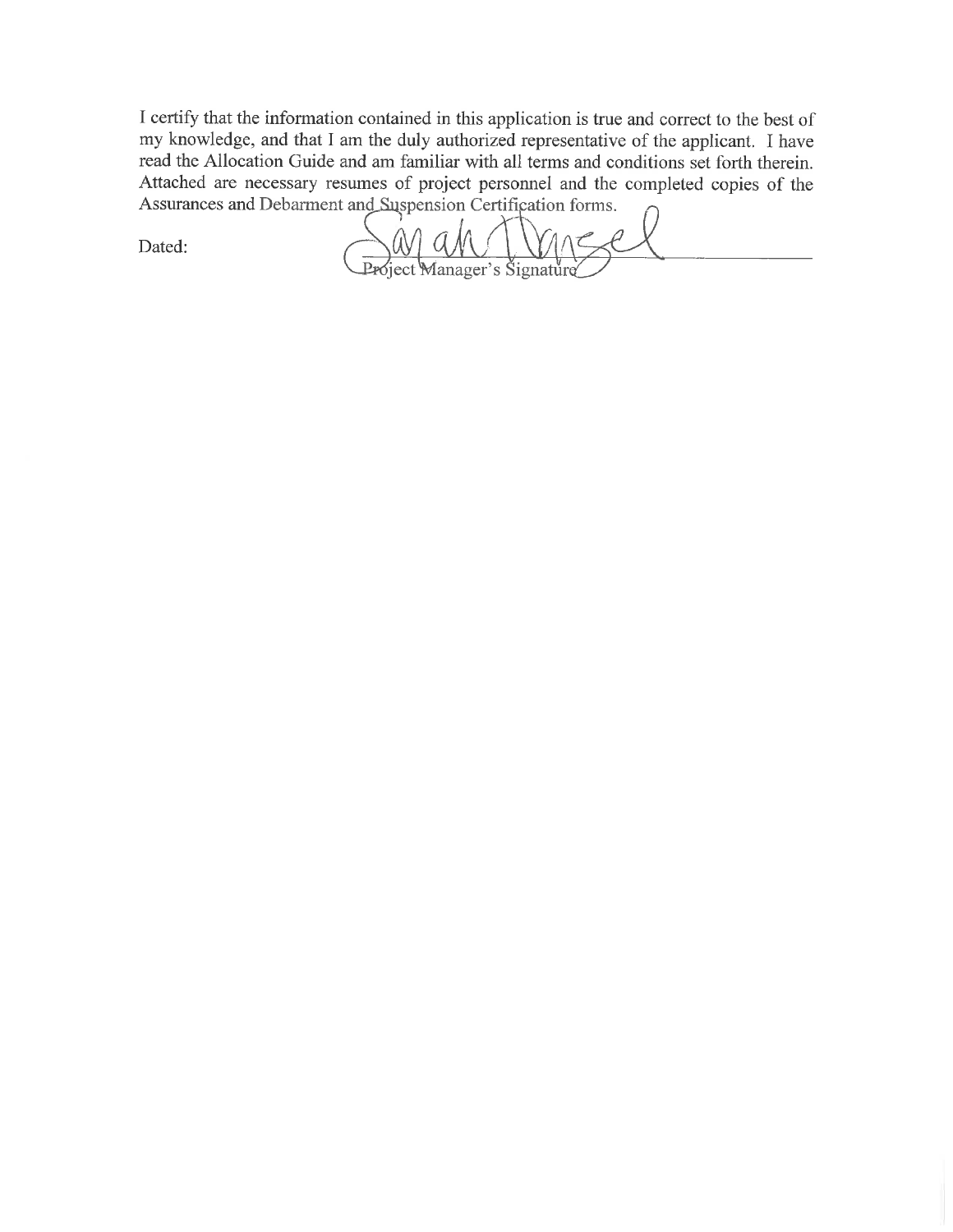#### **U.S. Department of the Interior**

# **Certification Regarding** Debarment, Suspension, Ineligibility and **Voluntary Exclusion**

## **Lower Tier Covered Transactions**

This certification is required by the regulations implementing Executive Order 12549, Debarment and Suspension, 43 CFR Part 12, Section 12.510, Participants' responsibilities. The regulations were published as Part VII of the May 26, 1988 Federal Register (pages 19160-19211). Copies of the regulations are included in the proposal package. For further assistance in obtaining a copy of the regulations, contact the U.S. Department of the Interior, Acquisition and Assistance Division, Office of Acquisition and Property Management, 18th and C Streets, N. W., Washington, D.C. 20240.

(BEFORE COMPLETING CERTIFICATION, READ INSTRUCTION ON REVERSE)

(1) The prospective lower tier participant certifies, by submission of this proposal, that neither it nor its principals is presently debarred, suspended, proposed for debarment, declared ineligible, or voluntarily excluded from participation in this transaction by any Federal department or agency.

(2) Where the prospective lower tier participant is unable to certify to any of the statements in this certification, such as prospective participant shall attach an explanation to this proposal.

forton Name and Title of Authorized Representative